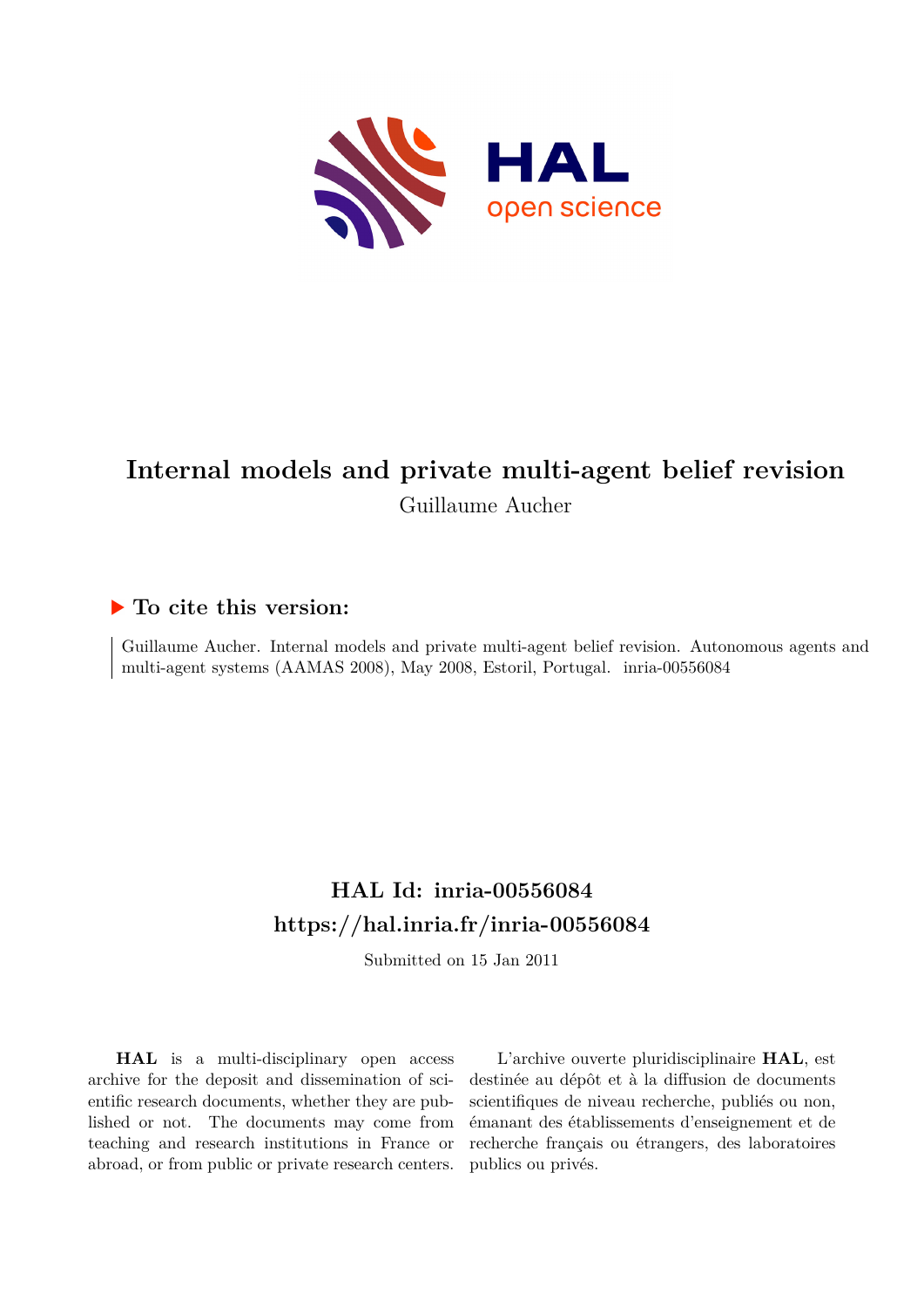## **Internal Models and Private Multi-agent Belief Revision**

Guillaume Aucher Université Paul Sabatier – University of Otago IRIT – Équipe LILaC 118 route de Narbonne F-31062 Toulouse cedex 9 (France) aucher@irit.fr

## ABSTRACT

We generalize AGM belief revision theory to the multi-agent case. To do so, we first generalize the semantics of the singleagent case, based on the notion of interpretation, to the multi-agent case. Then we show that, thanks to the shape of our new semantics, all the results of the AGM framework transfer. Afterwards we investigate some postulates that are specific to our multi-agent setting.

#### Categories and Subject Descriptors

I.2.4. [Knowledge Representation Formalism and Methods]: Modal Logic; I.2.1.1 [Distributed Artificial Intelligence]: Intelligent Agents, Multi-agent systems; I.2.3 [Deduction and Theorem Proving]: non-monotonic reasoning and belief revision

#### General Terms

Theory

### Keywords

Belief revision, Epistemic logic, Multi-agent systems

#### 1. INTRODUCTION

AGM belief revision theory [1] has been designed for a single agent. It seems natural to extend it to the multi-agent case. As in AGM, we consider the beliefs of one agent, that we call  $Y$  (like You). But in this case this agent, in her representation of the surrounding world, will have to deal not only with facts about the world but also with how the other agents perceive the surrounding world. So, we will have to extend or generalize the single agent semantics in order to take into account this multi-agent aspect. Such a formalism is crucial if we want to design autonomous agents able to act in a multi-agent setting.

Besides, in a multi-agent setting, we have to be careful about what kind of multi-agent belief revision we study and consequently about the nature of the events we consider. In this paper we are interested in private announcements made to  $Y$ . A private announcement is an event where  $Y$  learns privately (from an external source for example) some piece

Cite as: Internal Models and Private Multi-agent Belief Revision, Guillaume Aucher, Proc. of 7th Int. Conf. on Autonomous Agents and Multiagent Systems (AAMAS 2008), Padgham, Parkes, Müller and Parsons (eds.), May, 12-16., 2008, Estoril, Portugal, pp. XXX-XXX.

Copyright (C) 2008, International Foundation for Autonomous Agents and Multiagent Systems (www.ifaamas.org). All rights reserved.

of information about the original situation, the other agents not being aware of anything. This piece of information might be factual or epistemic, i.e. about some other agents' beliefs. Finally, by private multi-agent belief revision, we mean the revision that Y must perform in case the private announcement of  $\varphi$  made to her contradicts her beliefs. So far, this kind of revision has not been studied.

In the case of private announcement, the other agents' belief clearly do not change. For example, suppose you  $(Y)$ believe p, and agent j believes  $p$  (and perhaps even that  $p$ is common belief of  $Y$  and  $j$ ). When a third external agent privately tells you that  $\neg p$  then j still believes p and you still believe that j believes  $p$  (and that j believes that  $p$  is common belief). This static aspect of private announcements is similar to the static aspect of AGM belief revision in a single-agent case: in both cases the world does not change but only agent  $Y$ 's beliefs about the world change. So, it is reasonable to expect that the AGM framework can be extended to private multi-agent belief revision. In this paper we propose a natural generalization. The central device will be internal models, of which AGM models are a particular case.

The paper is organized as follows. In Section 2, we recall belief revision theory in the line of [8]. In Section 3, we first introduce the notions of multi-agent possible worlds and internal models in order to adequately represent agent  $Y$ 's perception of the surrounding world. We also propose an equivalent representation. Then we generalize the results of Section 2 to the multi-agent case. Finally in Section 4, we investigate some additional rationality postulates specific to our multi-agent approach.

## 2. THE SINGLE AGENT CASE: THE AGM APPROACH

In this paper  $\Phi$  is a *finite* set of propositional letters and L the propositional language defined over Φ. Often, the epistemic state of the agent at stake is represented by a belief set K. This belief set is an infinite set of propositional formulas closed under logical consequence and whose formulas represent the beliefs of the agent. However, we prefer to represent epistemic states by finite belief base as it is easier to handle by computers. For that, we follow the approach of [8].

As argued by Katsuno and Mendelzon, because  $\Phi$  is finite, a belief set  $K$  can be equivalently represented by a mere propositional formula  $\psi$ :  $K = Cn(\psi) = {\varphi; \psi \to \varphi}.$  So  $\varphi \in K$  iff  $\psi \to \varphi$ . Now, given a belief base  $\psi$  and a sentence  $\mu, \psi \circ \mu$  denotes the revision of  $\psi$  by  $\mu$ ; that is the new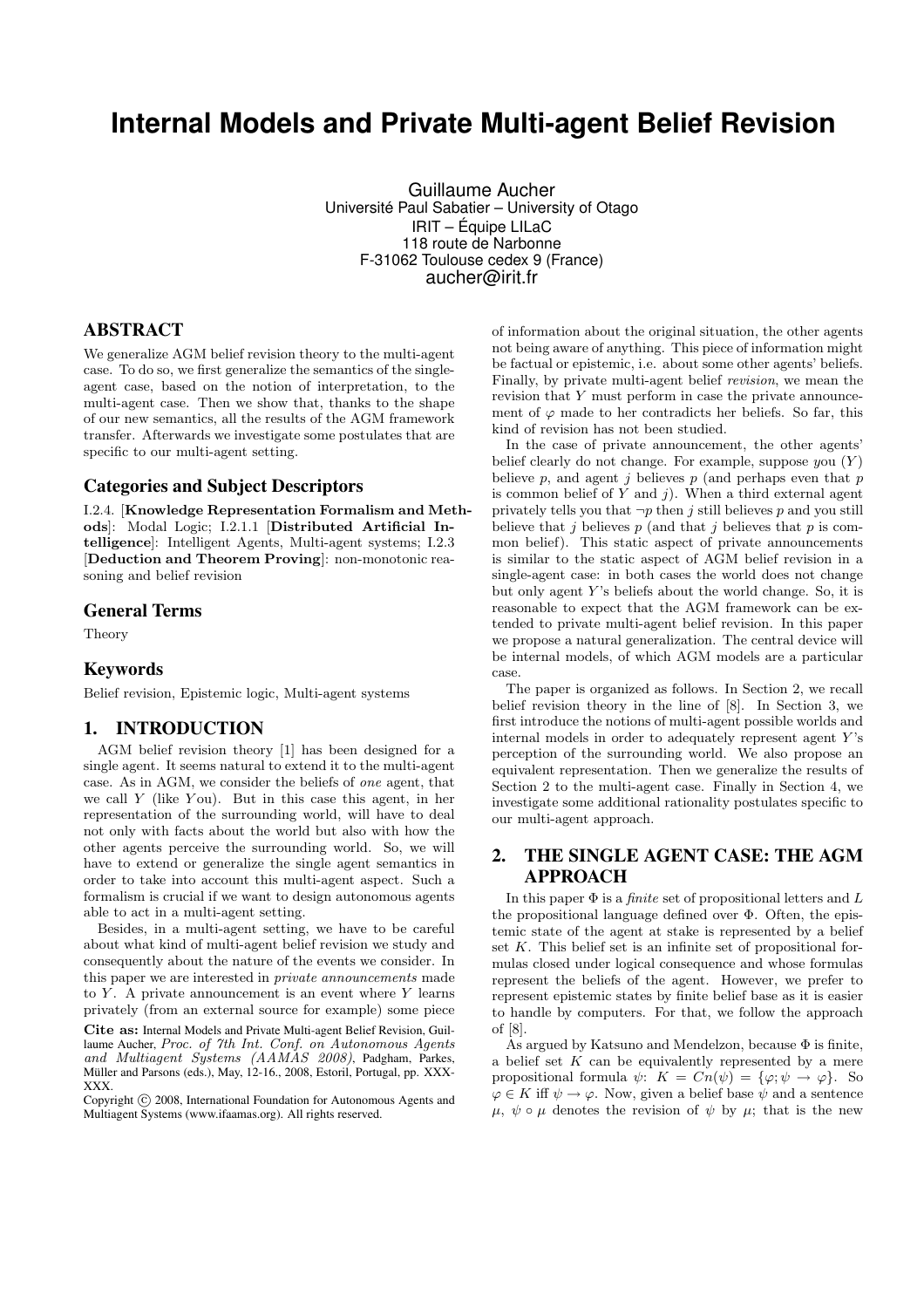belief base obtained by adding  $\mu$  to the old belief base  $\psi$ and giving up some formulas if necessary to keep consistency. In fact, given a revision operator ∗ on belief sets, one can define a corresponding operator ∘ on belief bases as follows:  $\psi \circ \mu \to \varphi$  iff  $\varphi \in C_n(\psi) * \mu$ . Thanks to this correspondence, Katsuno and Mendelzon set some rationality postulates for this revision operator ◦ on belief bases which are equivalent to the AGM rationality postulates for the revision ∗ on belief sets. These postulates express how a rational agent should revise her belief set when she receives incoming information that she believes to be true.

LEMMA 1. [8] Let  $*$  be a revision operator on belief sets and  $\circ$  its corresponding operator on belief bases. Then  $*$ satisfies the 8 AGM postulates  $(K * 1) - (K * 8)$  iff ∘ satisfies the postulates  $(R1) - (R6)$  below:

(R1)  $\psi \circ \mu \to \mu$ .

- (R2) if  $\psi \wedge \mu$  is satisfiable, then  $\psi \circ \mu \leftrightarrow \psi \wedge \mu$ .
- (R3) If  $\mu$  is satisfiable, then  $\psi \circ \mu$  is also satisfiable.
- (R4) If  $\psi_1 \leftrightarrow \psi_2$  and  $\mu_1 \leftrightarrow \mu_2$ , then  $\psi_1 \circ \mu_1 \leftrightarrow \psi_2 \circ \mu_2$ .
- (R5)  $(\psi \circ \mu) \wedge \varphi \rightarrow \psi \circ (\mu \wedge \varphi)$ .
- (R6) If  $(\psi \circ \mu) \land \varphi$  is satisfiable, then  $\psi \circ (\mu \land \varphi) \to (\psi \circ \mu) \land \varphi$ .

So far our approach to revision was syntactically driven. Now we are going to give a semantical approach to revision and then set some links between the two approaches.

Let  $\mathcal I$  be the set of all the interpretations of the finite propositional language L.  $Mod(\psi)$  denotes the set of all the interpretations that make  $\psi$  true. Let M be a set of interpretations of L.  $form(\mathcal{M})$  denotes a formula whose set of models is equal to M.

A pre-order  $\leq$  over  $\mathcal I$  is a reflexive and transitive relation on  $\mathcal I$ . A pre-order is *total* if for every  $I, J \in \mathcal I$ , either  $I \leq J$  or  $J \leq I$ . Consider a function that assigns to each propositional formula  $\psi$  a pre-order  $\leq_{\psi}$  over *I*. We say this assignment is faithful if the following three conditions hold:

- 1. If  $I, I' \in Mod(\psi)$ , then  $I \leq_{\psi} I'$  does not hold.
- 2. If  $I \in Mod(\psi)$  and  $I' \notin Mod(\psi)$ , then  $I \leq_{\psi} I'$  holds.
- 3. If  $\psi \leftrightarrow \varphi$ , then  $\leq_{\psi} = \leq_{\varphi}$ .

Let  $M$  be a subset of  $I$ . An interpretation  $I$  is minimal in M with respect to  $\leq_{\psi}$  if  $I \in \mathcal{M}$  and there is no  $I' \in \mathcal{M}$ such that  $I' <_{\psi} I$ . Let

 $Min(\mathcal{M}, \leq_{\psi}) := \{I; I \text{ is minimal in } \mathcal{M} \text{ with respect to } \leq_{\psi}\}\$ 

THEOREM 1. [8] Revision operator  $\circ$  satisfies postulates  $(R1) - (R6)$  iff there exists a faithful assignment that maps each belief base  $\psi$  to a total pre-order  $\leq_{\psi}$  such that  $Mod(\psi \circ$  $\mu$ ) = Min(Mod( $\mu$ ),  $\leq_{\psi}$ ).

PROOF. The detailed proof can be found in [8], we just give a sketch of it here. The "if" direction is straightforward. For the "only-if" direction, the key is the definition of a faithful assignment for each belief base in terms of ◦. For any interpretations I and I'  $(I = I'$  is permitted), we define a relation  $\leq_{\psi}$  as  $I \leq_{\psi} I'$  iff either  $I \in Mod(\psi)$  or  $I \in Mod(\psi \circ form(I, I')).$ 

## 3. THE MULTI-AGENT CASE

#### 3.1 Some Technical Preliminaries

In this paper, G is a fixed set of agents such that  $Y \in G$ .

#### *3.1.1 Epistemic logic*

We first recall the basics of epistemic logic. An epistemic model M is a tuple  $M = (W, \{R_j; j \in G\}, val)$  where W is a set of worlds,  $R_j$  are accessibility relations indexed by agents  $j \in G$  and val is a function that assigns to each  $w \in W$ a subset of  $\Phi$ . We define  $R_i(w)$  by  $R_i(w) := \{v; wR_i v\}$ and  $|M|$  is the number of worlds in M. Finally, a  $KD45_G$ epistemic model is an epistemic model whose accessibility relations are serial, transitive and euclidean.<sup>1</sup>

Classically, an epistemic model  $M$  is given with an actual world  $w_a$ :  $(M, w_a)$ . Intuitively, a (pointed) epistemic model  $(M, w_a)$  represents from an external point of view how the actual world  $w_a$  is perceived by the agents  $G$ . The possible worlds W are the relevant worlds needed to define such a representation and the valuation *val* specifies which propositional letters (such as 'it is raining') are true in these worlds. Finally the accessibility relations  $R_i$  models the notion of belief. We set  $w' \in R_i(w)$  in case in world w, agent j considers the world  $w'$  possible.

Now we can define a language for epistemic models which will enable us to express things about them.

$$
\mathcal{L} : \varphi ::= \top | p | \neg \varphi | \varphi \wedge \varphi | B_j \varphi | C_{G_1} \varphi,
$$

where j ranges over  $G, G_1$  over subsets of G and p over Φ. Its semantics is defined as usual as follows.

$$
M, w \models \top
$$
  
\n
$$
M, w \models p
$$
 iff  $w \in V(p)$   
\n
$$
M, w \models \neg \varphi
$$
 iff not  $M, w \models \varphi$   
\n
$$
M, w \models \varphi \land \varphi'
$$
 iff  $M, w \models \varphi$  and  $M, w \models \varphi'$   
\n
$$
M, w \models B_j \varphi
$$
 iff for all  $v \in R_j(w), M, v \models \varphi$   
\n
$$
M, w \models C_{G_1} \varphi
$$
 iff for all  $v \in (\bigcup_{j \in G_1} R_j)^+(w)M, v \models \varphi$ 

where  $( \n\bigcup$  $\bigcup_{j\in G_1} R_j$ <sup>+</sup> is the transitive closure of  $\bigcup_{j\in G_1}$  $\bigcup_{j\in G_1} R_j.$ 

 $M, w \models B_j \varphi$  intuitively means that in world w, agent j believes that  $\varphi$  is true (because  $\varphi$  is true in all the worlds that the agent  $j$  considers possible). For example, in the pointed epistemic model  $(M, w)$  of Figure 4, agent Y does not know whether p is true or not:  $M, w \models \neg B_Y p \land \neg B_Y \neg p$ . Agent Y also believes that A does not know neither:  $M, w \models$  $B_Y(\neg B_A p \land \neg B_A \neg p)$ . Finally, agent Y believes that A believes that she does not know whether  $p$  is true or not:  $M, w \models B_Y B_A(\neg B_Y \neg p \land \neg B_Y p)$ .  $M, w \models C_{G_1} \varphi$  intuitively means that in world  $w, \varphi$  is common belief among the agents  $G_1$ , that is to say every agent of  $G_1$  believes  $\varphi$ , and every agent of  $G_1$  believes that every agent of  $G_1$  believes  $\varphi$ ... and so on ad infinitum. For example, in the pointed epistemic model  $(M, w)$  of Figure 4, it is common belief among all the agents that agent  $Y$  does not know whether  $p$  is true or not:  $M, w \models C_G(\neg B_Y p \land \neg B_Y \neg p).$ 

<sup>1</sup>An accessibility relation R is

- serial if for all w,  $R(w) \neq \emptyset$ ;
- transitive if for all  $w, v, u$ , if  $wRv$  and  $vRu$  then  $wRu$ ;
- euclidean if for all  $w, v, u$ , if  $wRv$  and  $wRu$  then  $vRu$ .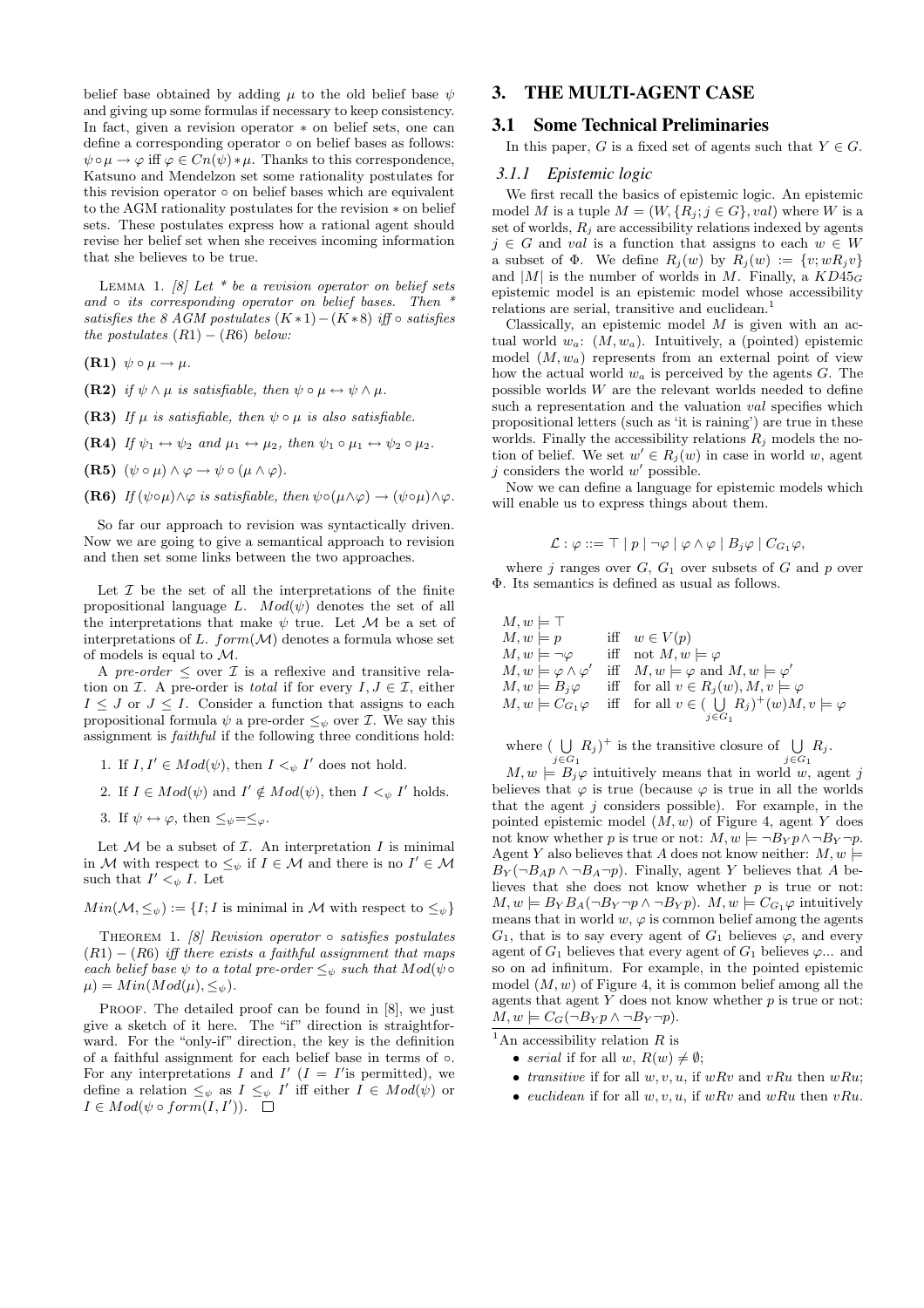#### *3.1.2 Bisimulation*

We now recall the definition of a bisimulation. Intuitively, two epistemic models are bisimilar if they contain the same information.

DEFINITION 1. Let  $Z$  be a relation between worlds of two finite epistemic models  $M = (W, \{R_i; j \in G\}, val)$  and  $M' =$  $(W', \{R'_j; j \in G\}, val')$ . We define the property of Z being a bisimulation in w and w', noted  $Z : M, w \trianglelefteq M', w'$  as follows.

- 1. If  $wZw'$  then  $val(w) = val'(w')$ ;
- 2. if  $wZw'$  and  $v \in R_j(w)$  then there exists  $v' \in R_j(w')$ such that  $vZv'$ ;
- 3. if  $wZw'$  and  $v' \in R_j(w'$  then there exists  $v \in R_j(w)$ such that  $vZv'$ .

We can define bisimilarity between  $M, w$  and  $M', w'$ , noted  $M, w \trianglelefteq M', w'$  by  $M, w \trianglelefteq M', w'$  iff there is a relation Z such that  $Z : M, w \trianglelefteq M', w'$ . It can be shown (in case M and M' are finite) that  $M, w \oplus M', w'$  iff for all  $\varphi \in \mathcal{L}$ ,  $M, w \models \varphi \text{ iff } M', w' \models \varphi.$ 

#### *3.1.3 Characterization of finite models*

Finally, we will also use the following proposition.

PROPOSITION 1. [3][10] Let M be a finite epistemic model and  $w \in M$ . Then there is an epistemic formula  $\delta_M(w)$  (involving common knowledge) such that

- 1.  $M, w \models \delta_M(w)$
- 2. For every finite epistemic model M' and world  $w' \in$  $M'$ , if  $M', w' \models \delta_M(w)$  then  $M, w \trianglelefteq M', w'$ .

This proposition tells us that a finite epistemic model can be completely characterized (modulo bisimulation) by an epistemic formula. For example, the pointed epistemic model  $(M, w)$  in Figure 4 (on page 3) is characterized by the following epistemic formula:  $\delta_M(w) := p \wedge (\neg B_Y p \wedge$  $\neg B_Y \neg p$ ) $\land (\neg B_A p \land \neg B_A \neg p) \land C_G((\neg B_Y p \land \neg B_Y \neg p) \land (\neg B_A p \land \neg B_Y \neg p))$  $\neg B_A\neg p$ ).

This proposition will be very useful to prove that the results of the single agent case transfer to the multi-agent  $case<sup>2</sup>$ .

#### 3.2 From Possible World to Multi-agent Possible World

#### *3.2.1 The notion of multi-agent possible world*

In the AGM framework, one considers a single agent  $Y$ . The possible worlds introduced are supposed to represent how the agent Y perceives the surrounding world. Because she is the only agent, these possible worlds deal only with propositional facts about the surrounding world. Now, because we suppose that there are other agents than agent  $Y$ , a possible world for Y in that case should also deal with how the other agents perceive the surrounding world. These "multi-agent" possible worlds should then not only deal with propositional facts but also with epistemic facts. So to represent a multi-agent possible world we need to introduce a modal structure to our possible worlds. We do so as follows.

a (single-agent) possible world:

 $w : p, \neg q$ 

a multi-agent possible world:



Figure 1: From possible world to multi-agent possible world

DEFINITION 2. A multi-agent possible world  $(M, w)$  is a finite epistemic model  $M = (W, \{R_i; j \in G\}, val)$  such that for all  $j$ ,  $R_i$  is serial, transitive and euclidean, and

- $R_Y(w) = \{w\};$
- there is no v and  $j \neq Y$  such that  $w \in R_j(v)$ .

Let us have a closer look at the definition. The second condition will be motivated in the next section. The first condition ensures us that in case  $Y$  is the only agent then a multi-agent possible world boils down to an interpretation, as in the AGM theory. The first condition also ensures us that in case  $Y$  assumes that she is in the multi-agent possible world  $(M, w)$  then for her w is the only possible world. In fact the other possible worlds of a multi-agent possible world are just present for technical reasons: they express the other agents' beliefs (in world  $w$ ). Note that if we remove the constraints on the accessibility relations (seriality, euclidicity and transitivity) the results in this paper are still valid. We prefer to keep them because we find them more intuitive to model the notion of belief construed as conviction. Intuitively, this notion of belief corresponds for example to the kind of belief in a theorem that you have after having proved this theorem and checked the proof several times. In the literature, this notion of belief corresponds to Lenzen's notion of conviction  $[9]$  or to Gärdenfors' notion of acceptance [6] or to Voorbraak's notion of rational introspective belief [12].

We see in Figure 1 that a multi-agent possible world is really a generalization of a possible world (or interpretation). In both of them agent Y believes that  $p$  is true and  $q$  is false. But in the multi-agent possible world we can also express what (agent  $Y$ 's beliefs about) the other agents' beliefs are. For example, (agent Y believes that) agent  $\overline{A}$  believes that  $q$ is true  $(B_Aq)$  or agent B believes that agent Y believes that p is false  $(B_B B_Y \neg p)$ . Inspiring ourselves from the AGM theory we can then define the notion of internal model.

<sup>2</sup>Note that van Benthem, in [10], already mentioned that this proposition could be used in belief revision theory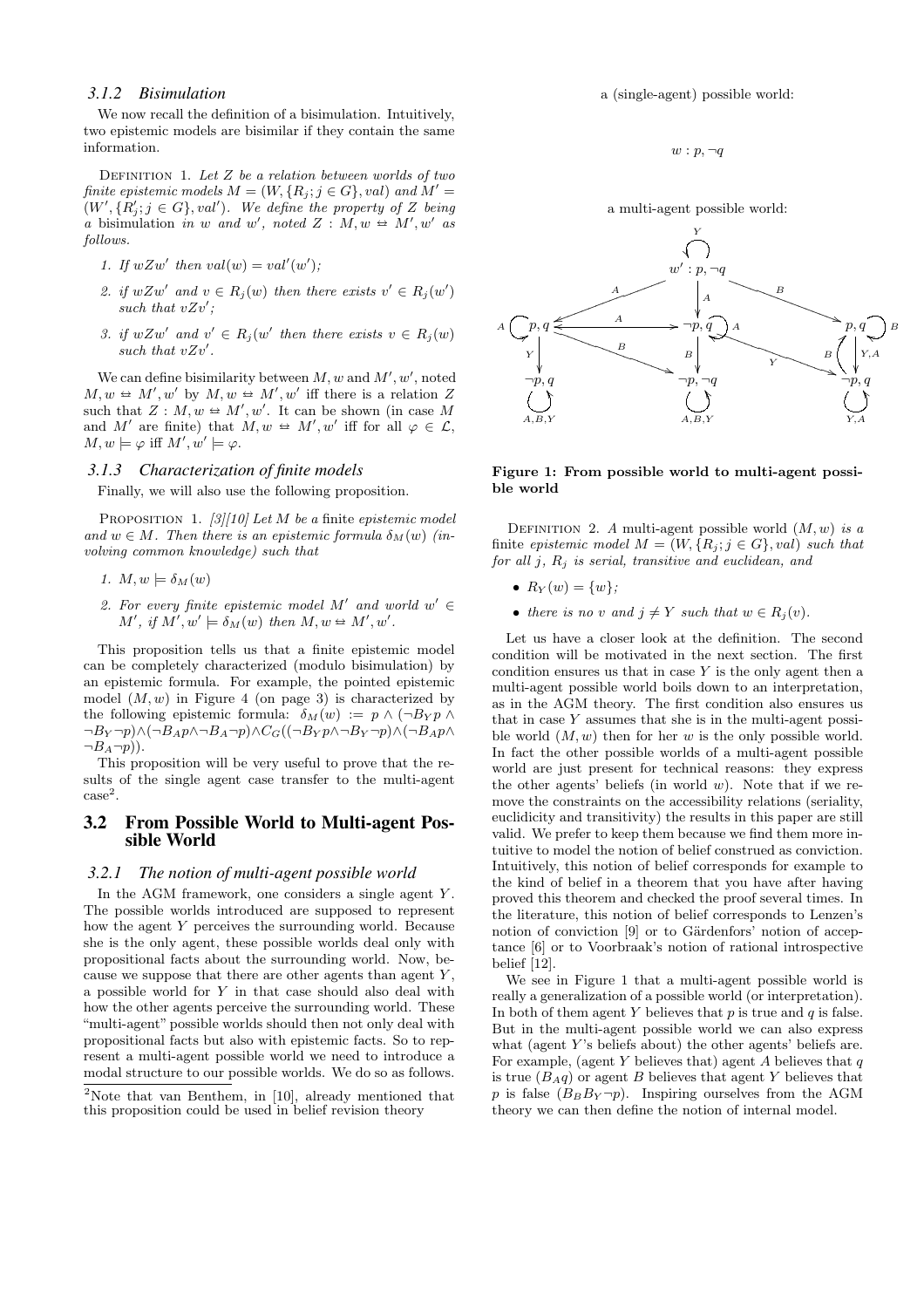DEFINITION 3. An internal model is a finite and disjoint union of multi-agent possible worlds.

Note that in the single-agent case, an internal model boils down to a (non-empty) set of interpretations, so represents a belief set. Intuitively, an internal model is the formal model that agent Y has "in her head" and that represents how she perceives the surrounding world. This interpretation differs from Hintikka epistemic models  $(M, w_a)$ , usually encountered in epistemic logic, which are supposed to represent objectively and from an external point of view how all the agents perceive the actual world  $w_a$ .

Example 1. In Figure 2 is depicted an example of internal model. In this internal model, the agent Y does not know wether p is true or not (formally  $\neg B_Y p \wedge \neg B_Y \neg p$ ). Indeed,  $M_1, w \models p$  and  $M_2, v \models \neg p$ . The agent Y also believes that the agent  $A$  does not know whether  $p$  is true or false (formally  $B_Y(\neg B_A p \land \neg B_A \neg p)$ ). Indeed,  $M_1, w \models \neg B_A p \land \neg B_A p$  $\neg B_A \neg p$  and  $M_2, v \models \neg B_A p \land \neg B_A \neg p$ . Finally, the agent Y believes that A believes that she does not know whether p is true or false (formally  $B_Y B_A(\neg B_Y p \wedge \neg B_Y \neg p)$ ) since  $M_1, w \models B_A(\neg B_Y p \land \neg B_Y \neg p)$  and  $M_2, v \models B_A(\neg B_Y p \land \neg B_Y \neg p)$  $\neg B_Y \neg p$ ).

#### *3.2.2 Alternative representation of internal models*

DEFINITION 4. Let  $\{(M_1, w_1), \ldots, (M_n, w_n)\}\$ be an internal model. The epistemic model associated with  $\{(M_1, w_1),$  $\ldots$ ,  $(M_n, w_n)$  is the KD45<sub>G</sub> epistemic model  $M = (W, \{R_i;$  $j \in G$ , val) defined as follows.

- $W := W_1 \cup \ldots \cup W_n$ ;
- $R_j := R_j^1 \cup \ldots \cup R_j^n$  for  $j \neq Y_j$
- $R_Y := R_Y^1 \cup ... \cup R_Y^n \cup \{(w_i, w_k); i, k = 1 ... n\};$
- $val(w) := val_i(w)$  if  $w \in W_i$ .

Example 2. In Figure 2 is represented the internal model  $\{(M_1, w), (M_2, v)\}\$ and in Figure 4 is represented an epistemic model bisimilar to the epistemic model associated to  $\{(M_1, w), (M_2, v)\}\;$  of Figure 3.



Figure 2: An internal model : multi-agent possible world  $(M_1, w)$  (left) and multi-agent possible world  $(M_2, v)$  (right)

We can now motivate the second item of Definition 2. Indeed, if this item was not fulfilled then part of the agents j's beliefs about Y's beliefs (for  $j \neq Y$ ) would depend on the other multi-agent possible worlds of the internal model.



Figure 3: Epistemic model associated to the internal model  $\{(M_1, w), (M_2, v)\}$ 



Figure 4: Epistemic model bisimilar to the epistemic model of Figure 3

This aspect of the notion of internal model is revealed when we define the notion of epistemic model associated to an internal model. Condition 2 ensures us that the agents  $i$ 's beliefs in a multi-agent possible world of a given internal model depend only on the structure of this multi-agent possible world. Condition 2 thus provides a kind of modularity to multi-agent possible worlds that will be useful in the sequel.

For every internal model, the epistemic model associated to this internal model is a  $KD45_G$  epistemic model generated by  $R_Y(w)$  (for some world w of this epistemic model). The other way round, one can easily show that any  $KD45_G$ epistemic model generated from  $R_Y(w)$  (for some world w of this epistemic model) can be equivalently represented by an internal model<sup>3</sup>. So we have two equivalent ways to represent the epistemic state of agent Y.

The second type of representation is much closer to usual epistemic models of standard epistemic logic. But we stress that the interpretation of our models are different from the interpretation of epistemic models in standard epistemic logic. Our models are built by agent  $Y$  in order to represent for herself the surrounding world, whereas the models of epistemic logic are built by an external modeler and represent truthfully how each agent perceives the actual world.

Besides, the shape of internal models, based on the notion of multi-agent possible world, allows to generalize easily concepts and methods from AGM belief revision theory, as we will now see.

#### 3.3 The Multi-agent Generalization of the AGM Approach

In the multi-agent case like in the single-agent case, it does not make any sense to revise by formulas dealing with what the agent Y believes or considers possible. Indeed, due to the fact that positive and negative introspection are valid in KD45, Y already knows all she believes and all she disbe-

<sup>&</sup>lt;sup>3</sup>This equivalence could be easily specified formally by stating that for all i and  $\varphi \in \mathcal{L}_{\neq Y}$ ,  $\hat{M}, w_i \models \varphi$  iff  $M_i, w_i \models \varphi$ , where  $\mathcal{L}_{\neq Y}$  is defined in Definition 5.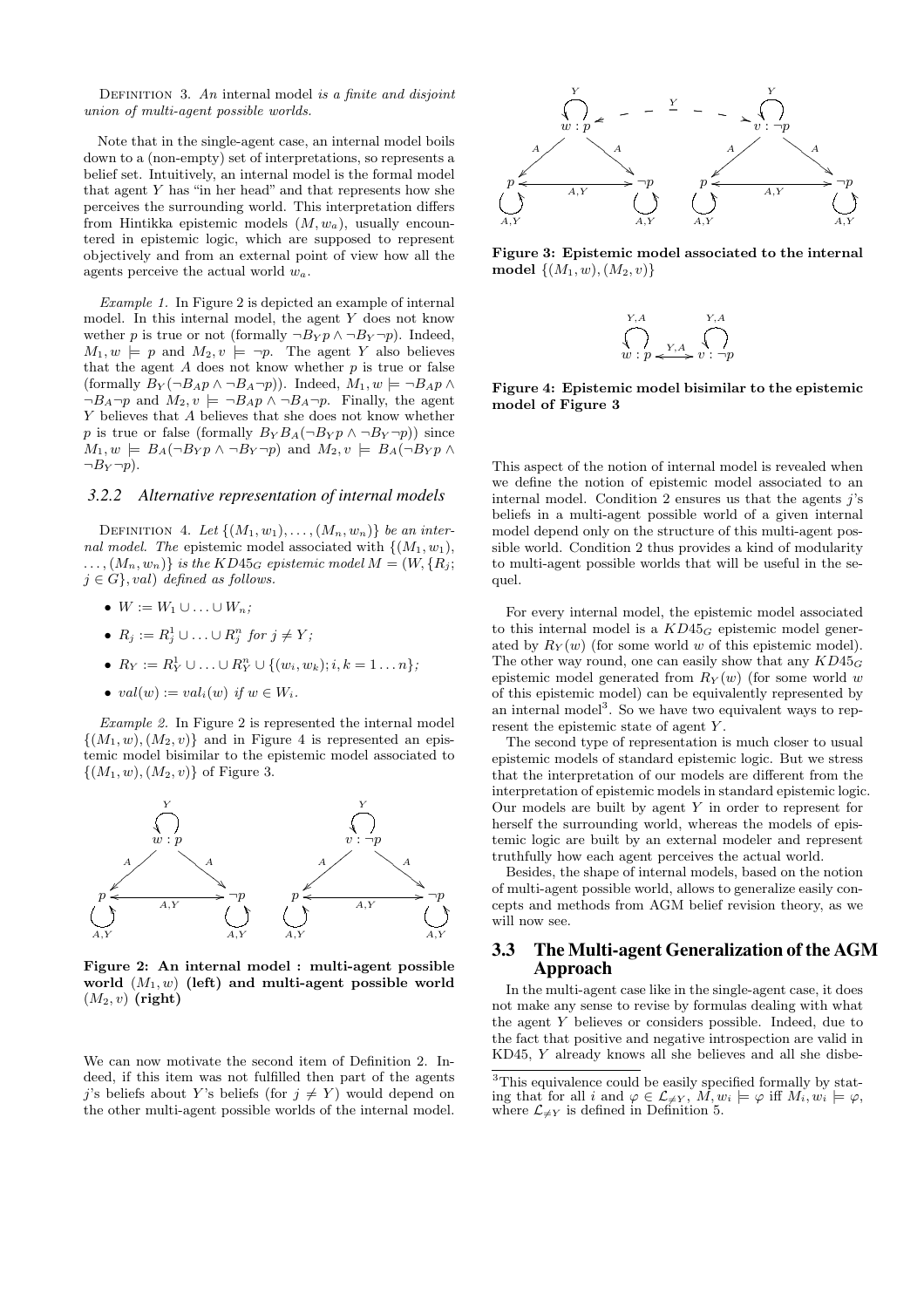lieves. So we restrict the epistemic language to a fragment that we call  $\mathcal{L}_{\neq Y}$  defined as follows.

DEFINITION 5.

$$
\mathcal{L}_{\neq Y} : \varphi ::= \top | p | B_j \psi | \varphi \wedge \varphi | \neg \varphi,
$$

where p ranges over  $\Phi$ ,  $\psi$  ranges over  $\mathcal L$  and j over  $G$  –  ${Y}.$ 

We can then apply with some slight modifications the procedure spelled out for the single agent case in Section 2.

First the postulates for multi-agent belief revision are identical to the ones spelled out in Lemma 1 but this time  $\psi, \mu$ and  $\varphi$  belong to  $\mathcal{L}_{\neq Y}$ .

Now we define  $\mathcal{I}_G$  to be the set of all multi-agent possible worlds modulo bisimulation; more precisely  $\mathcal{I}_G$  is made of the smallest multi-agent possible world among each class of bisimilarly indistinguishable multi-agent possible worlds. We define  $Mod(\psi)$  by  $Mod(\psi) := \{ (M, w) \in \mathcal{I}_G; M, w \models$  $\psi$ . Let M be an internal model. Thanks to Proposition 1 we can easily prove that

**Fact** (\*) there is a formula  $form(\mathcal{M}) \in \mathcal{L}_{\neq Y}$  such that  $Mod(form(\mathcal{M})) = \mathcal{M}.$ 

PROOF. Let  $(M, w)$  be a multi-agent possible world. Then PROOF. Let  $(M, w)$  be a multi-agent possible we<br>we set  $\delta_M^*(w) := \bigwedge_{p \in val(w)} p \land \bigwedge_{p \notin val(w)} \neg p \land \bigwedge_{j \in G - \{Y\}}$ 

$$
\left(\bigwedge_{v \in R_j(w)} \neg B_j \neg \delta_M(v) \land B_j\left(\bigvee_{v \in R_j(w)} \delta_M(v)\right)\right).
$$
 Clearly

 $\delta^*_{M}(w) \in \mathcal{L}_{\neq Y}$  and  $M, w \models \delta^*_{M}(w)$ . Besides, for all multiagent possible world  $(M', w') \in \mathcal{I}_G$ , if  $M', w' \models \delta_M^*(w)$  then  $M, w \leftrightarrow M', w'$  by applying Proposition 1; so  $(M, w) =$  $(M', w')$  by definition of  $\mathcal{I}_G$ . Let  $\mathcal{M} := \{(M_1, w_1), \ldots,$  $(M_n, w_n)$ . We set  $form(\mathcal{M}) := \delta_{M_1}^*(w_1) \vee \ldots \vee \delta_{M_n}^*(w_n)$ . Then  $form(\mathcal{M}) \in \mathcal{L}_{\neq Y}$  and  $Mod(form(\mathcal{M})) = \mathcal{M}.$   $\Box$ 

The proof of this fact is made possible because of the modularity of multi-agent possible worlds enforced by condition 2 in our definition of multi-agent possible world. Therefore, this is another motivation for this condition.

We then get the multi-agent generalization of Theorem 1 by replacing interpretations  $I$  by multi-agent possible worlds  $(M, w).$ 

THEOREM 2. Revision operator  $\circ$  on  $\mathcal{L}_{\neq Y}$  satisfies conditions  $(R1) - (R6)$  iff there exists a faithful assignment that maps each belief base  $\psi$  to a total pre-order  $\leq_{\psi}$  defined on  $\mathcal{I}_G$  such that  $Mod(\psi \circ \mu) = Min(Mod(\mu), \leq_{\psi}).$ 

PROOF. The proof follows the line of that of Theorem 1. It relies heavily on the fact (\*).

The "if" direction is straightforward. For the "only-if" direction, the key is the definition of a faithful assignment for each belief base in terms of ◦. For any multi-agent possible world  $(M, w)$  and  $(M', w')$   $((M, w) = (M', w')$  is permitted), we define a relation  $\leq_{\psi}$  as  $(M, w) \leq_{\psi} (M', w')$  iff either  $(M, w) \in Mod(\psi)$ 

or  $(M, w) \in Mod(\psi \circ form(\{(M, w), (M', w')\})).$ 

This definition of the assignment is identical to the single agent case.  $\square$ 

REMARK 1. We have picked only one of the theorems of  $[8]$  but in fact all the theorems present in  $[8]$  transfer to the multi-agent case. It includes in particular the theorem about  $\leq_{\psi}$  being a partial order instead of a total order.

In summary, the concept of internal model (more precisely of multi-agent possible world) allows for a straightforward transfer of the AGM framework and results.

## 4. SOME CONSIDERATIONS SPECIFIC TO OUR MULTI-AGENT APPROACH

In this section we are going to investigate some multiagent rationality postulates. Indeed, because we add a multiagent structure to our possible worlds, it is natural to study how (agent Y's beliefs about) the other agents' beliefs evolve during a revision process.

As said in the introduction, the events we study are private announcement made to  $Y$ , the other agents not being aware of anything. So, unlike public announcements, the beliefs of the other agents actually do not change and agent  $Y$  knows this. Consequently, agent  $Y$ 's beliefs about the agents who are not concerned by the formula announced to her should not change as well. So, first of all, we need to define formally what are the agents who are concerned by a formula.

#### 4.1 On the kind of information a formula is about

First note that an input may not only concern agents but also the objective state of nature, i.e. propositional facts, that we note pf and that we will consider as a "Nature" agent. For example, the formula  $p \wedge B_i B_i \neg p$  concerns agent  $j$ 's beliefs but also propositional facts (namely  $p$ ). Besides, a formula cannot be about Y's beliefs because  $\varphi \in \mathcal{L}_{\neq Y}$  by assumption. So what an input is about includes propositional facts but excludes agent  $Y$ 's beliefs. This leads us to the following definition.

DEFINITION 6. Let  $C_0 := (G \cup \{pf\}) - \{Y\}.$ 

We define by induction the agents who are concerned by a formula as follows:

- $C(p) := pf; C(B_j \varphi) := \{j\}; C(C_{G_1} \varphi) := G_1;$
- $C(\neg \varphi) := C(\varphi); C(\varphi \wedge \varphi') := C(\varphi) \cup C(\varphi').$

For example,  $C(p \vee (q \wedge B_i B_i r) \wedge B_k r) = \{ \text{pf}, j, k \},$  and  $C(B_i p \vee B_j B_k \neg p) = \{i, j\}.$ 

We then define a language  $\mathcal{L}_{C_1}$  whose formulas concern only agents in  $C_1$ , and possibly propositional facts if pf  $\in$  $C_1$ .

DEFINITION 7. Let  $C_1 \subseteq C_0$ . We define the language  $\mathcal{L}_{C_1}$ as follows.

$$
\varphi := \top | A | B_j \psi | \varphi \wedge \varphi | \neg \varphi,
$$

where j ranges over  $C_1$  and  $\psi$  over formulas of  $\mathcal{L}$ . Besides,  $A = \Phi$  if  $pf \in C_1$  and  $A = \emptyset$  otherwise.

Now we define a notion supposed to tell us whether two pointed and finite epistemic models contain the same information about some agents' beliefs and possibly about propositional facts.

DEFINITION 8. Let  $C_1 \subseteq C_0$ . We say that  $(M, w)$  and  $(M', w')$  are C<sub>1</sub>-bisimilar, noted  $M, w \trianglelefteq_{C_1} M', w'$ , iff

• if  $pf \in C_1$  then  $val(w) = val(w')$  and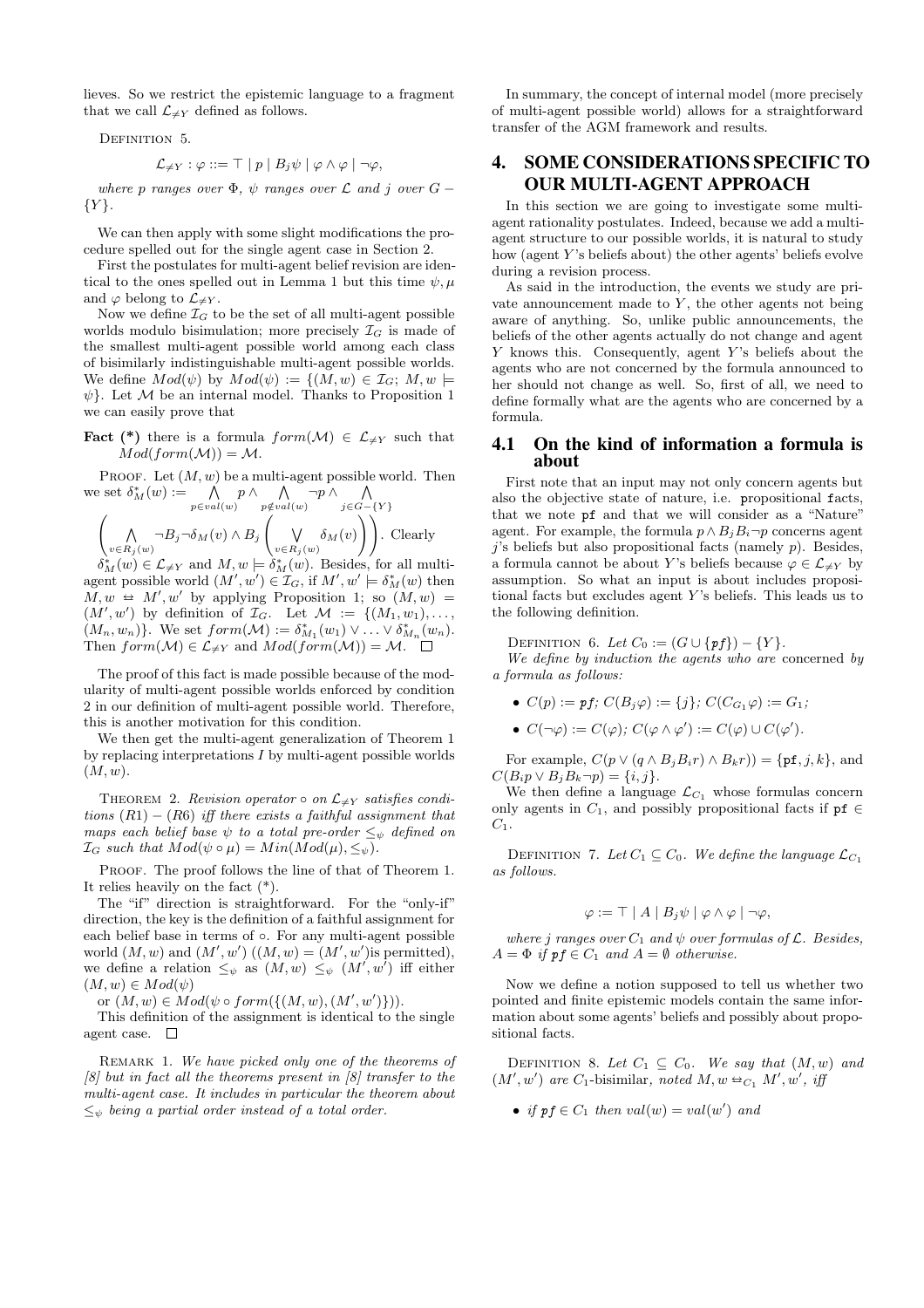• for all  $j \in C_1$ , if  $v \in R_j(w)$  then there is  $v' \in R_j(w')$  such that  $M, v \Leftrightarrow$  $M', v',$ 

if  $v' \in R_j(w')$  then there is  $v \in R_j(w)$  such that  $M, v \Leftrightarrow$  $M', v'.$ 

PROPOSITION 2. Let  $C_1 \subseteq C_0$ . Then  $M, w \triangleq_{C_1} M', w'$ iff for all  $\varphi \in \mathcal{L}_{C_1}$ ,  $M, w \models \varphi$  iff  $M', w' \models \varphi$ .

PROOF. We assume that  $pf \in C_1$ , the proof without this assumption is essentially the same.

Assume  $M, w \triangleq_{C_1} M', w'$ . We are going to prove by induction on  $\varphi \in \mathcal{L}_{C_1}$  that  $M, w \models \varphi$  iff  $M', w' \models \varphi$ .

- $\varphi := p$ . As pf  $\in C_1$ ,  $val(w) = val(w')$  so  $M, w \models p$  iff  $M', w' \models p.$
- $\varphi := \varphi_1 \wedge \varphi_2, \varphi := \neg \varphi'$  work by induction hypothesis.
- $\varphi := B_j \varphi', j \in C_1$ . Assume  $M, w \models B_j \varphi'$  then for all  $v \in R_j$ ,  $M, v \models \varphi'$  (\*). But for all  $v' \in R_j(w')$  there is  $v \in R_j(w)$  such that  $M, v \Leftrightarrow M', v'$ .

So for all  $v' \in R_j(w'), M', v' \models \varphi'$  by property of the bisimulation and (\*). Finally  $M', w' \models B_j \varphi'$ , i.e.  $M', w' \models \varphi.$ 

The other way around we could show that if  $M', w' \models$  $B_i\varphi$  then  $M, w \models B_i\varphi$ .

Assume that for all  $\varphi \in \mathcal{L}_{C_1}$ ,  $M, w \models \varphi$  iff  $M', w' \models \varphi$ (\*)

- clearly  $val(w) = val(w')$
- Let  $j \in C_1$  and  $v \in R_i(w)$ .

Assume for all  $v' \in R_j(w')$  it is not the case that  $M, v \trianglelefteq M', v'$  (\*\*).

Then for all  $v' \in R_j(w')$  there is  $\varphi(v') \in \mathcal{L}$  such that  $M, v \models \neg \varphi(v')$  and  $M', v' \models \varphi(v')$ . |<br>|<br>|<br>|<br>|

Let 
$$
\varphi(w') := B_j \left( \bigvee_{v' \in R_j(w')} \varphi(v') \right)
$$
; then  $\varphi(w') \in \mathcal{L}_{C_1}$ .

Besides  $M', w' \models \varphi(w')$  but  $M, w \models \neg \varphi(w')$ . This is impossible by  $(*),$  so  $(**)$  is false.

The other part of the definition of  $\triangleq_{C_1}$  is proved similarly.

 $\Box$ 

Proposition 2 ensures us that the notion we just defined captures what we wanted. Its proof uses that the models are finite (otherwise the if direction would not hold). We then have a counterpart of Proposition 1.

PROPOSITION 3. Let  $C_1 \subseteq C_0$ , let M be a finite epistemic models and  $w \in M$ . Then there is  $\delta_M^{C_1}(w)$  such that

- 1.  $M, w \models \delta_M^{C_1}(w);$
- 2. for every finite epistemic model M' and world  $w' \in$  $M', \text{ if } M', w' \models \hat{\delta}_{M}^{C_1} \text{ then } M, w \triangleq_{C_1} M', w'.$

PROOF SKETCH. If  $pf \in C_1$ , take

$$
\begin{split} \delta_M^{C_1} &:= \bigwedge_{p \in V(w)} p \wedge \bigwedge_{p \notin V(w)} \neg p \wedge \bigwedge_{j \in C_1} \\ & \left( \bigwedge_{v \in R_j(w)} \neg B_j \neg \delta_M(v) \wedge B_j \left( \bigvee_{v \in R_j(w)} \delta_M(v) \right) \right) \end{split}
$$

otherwise if  $pf \notin C_1$ , take

$$
\delta_M^{C_1} := \bigwedge_{j \in C_1} \left( \bigwedge_{v \in R_j(w)} \neg B_j \neg \delta_M(v) \land B_j \bigvee_{v \in R_j(w)} \delta_M(v) \right). \quad \Box
$$

DEFINITION 9. Let  $M$  and  $M'$  be two sets of multi-agent possible worlds, we set  $\mathcal{M} \triangleq_{C_1} \mathcal{M}'$  iff for all  $(M, w) \in \mathcal{M}$ there is  $(M', w') \in M'$  such that  $M, w \triangleq_{C_1} M', w'$ , and for all  $(M', w') \in \mathcal{M}'$  there is  $(M, w) \in \mathcal{M}$  such that  $M, w \triangleq_{C_1}$  $M', w'.$ 

### 4.2 Some Postulates Specific to our Multi-agent Approach

As we said before, we study private announcement made to  $Y$ , the other agents not being aware of anything. So, in particular,  $Y$ 's beliefs about the beliefs of the agents who are not concerned by the formula should not change. This can be captured by the following postulate:

(R7) Let 
$$
\varphi, \varphi' \in \mathcal{L}_{\neq Y}
$$
 such that  $C(\varphi) \cap C(\varphi') = \emptyset$ .  
If  $\psi \to \varphi'$  then  $(\psi \circ \varphi) \to \varphi'$ 

This postulate is the multi-agent version of Parikh and Chopra's postulate [5]. The example of the introduction illustrates this postulate: there  $\varphi = \neg p$  and  $\varphi' = B_j p \wedge p$  $B<sub>i</sub>C<sub>GP</sub>$ . Now the semantic counterpart of  $(R7)$ :

PROPOSITION 4. A revision operator  $\circ$  satisfies (R7) iff for all  $\varphi \in \mathcal{L}_{\neq Y}$ , for all  $(M', w') \in Mod(\psi \circ \varphi)$  there is  $(M, w) \in Mod(\psi)$  such that  $M, w \trianglelefteq_{C'} M', w',$  with  $C' :=$  $C_0 - C(\varphi)$ .

PROOF. The "if" part is straightforward. Let us prove the "only if" part. Let  $\varphi \in \mathcal{L}_{\neq Y}$  and let  $(M', w') \in Mod(\psi \circ \varphi)$ . Assume that for all  $(M, w) \in Mod(\psi)$ , it is not the case that  $M', w' \triangleq_{C'} M, w$ . Then for all  $(M, w) \in Mod(\psi)$ ,  $M, w \models \neg \delta_{M'}^{C'}(w')$  by proposition 3. So  $\psi \rightarrow \neg \delta_{M'}^{C'}(w')$ . Then  $\psi \circ \varphi \to \neg \delta_{M'}^{C'}(w')$  by application of  $(R7)$ . Hence  $M', w' \models \neg \delta_{M'}^{C'}(w')$ , which is contradictory.

Let us consider the converse of  $(R7)$ .

(R8) Let  $\varphi, \varphi' \in \mathcal{L}_{\neq Y}$  such that  $C(\varphi) \cap C(\varphi') = \emptyset$ .

If  $\psi \wedge \varphi'$  is satisfiable then  $(\psi \circ \varphi) \wedge \varphi'$  is satisfiable.

And the semantic counterpart:

PROPOSITION 5. A revision operator  $\circ$  satisfies (R8) iff for all  $\varphi \in \mathcal{L}_{\neq Y}$ , for all  $(M, w) \in Mod(\psi)$  there is  $(M', w') \in$  $Mod(\psi \circ \varphi)$  such that  $M, w \triangleq_{C'} M', w'$ , with  $C' := C_0 C(\varphi)$ .

PROOF. Similar to Proposition 4.  $\square$ 

Unlike  $(R7)$ ,  $(R8)$  is not really suitable for revision because all the worlds representing  $Y$ 's epistemic state "survive" revision process if  $(R8)$  is fulfilled. This is not the case